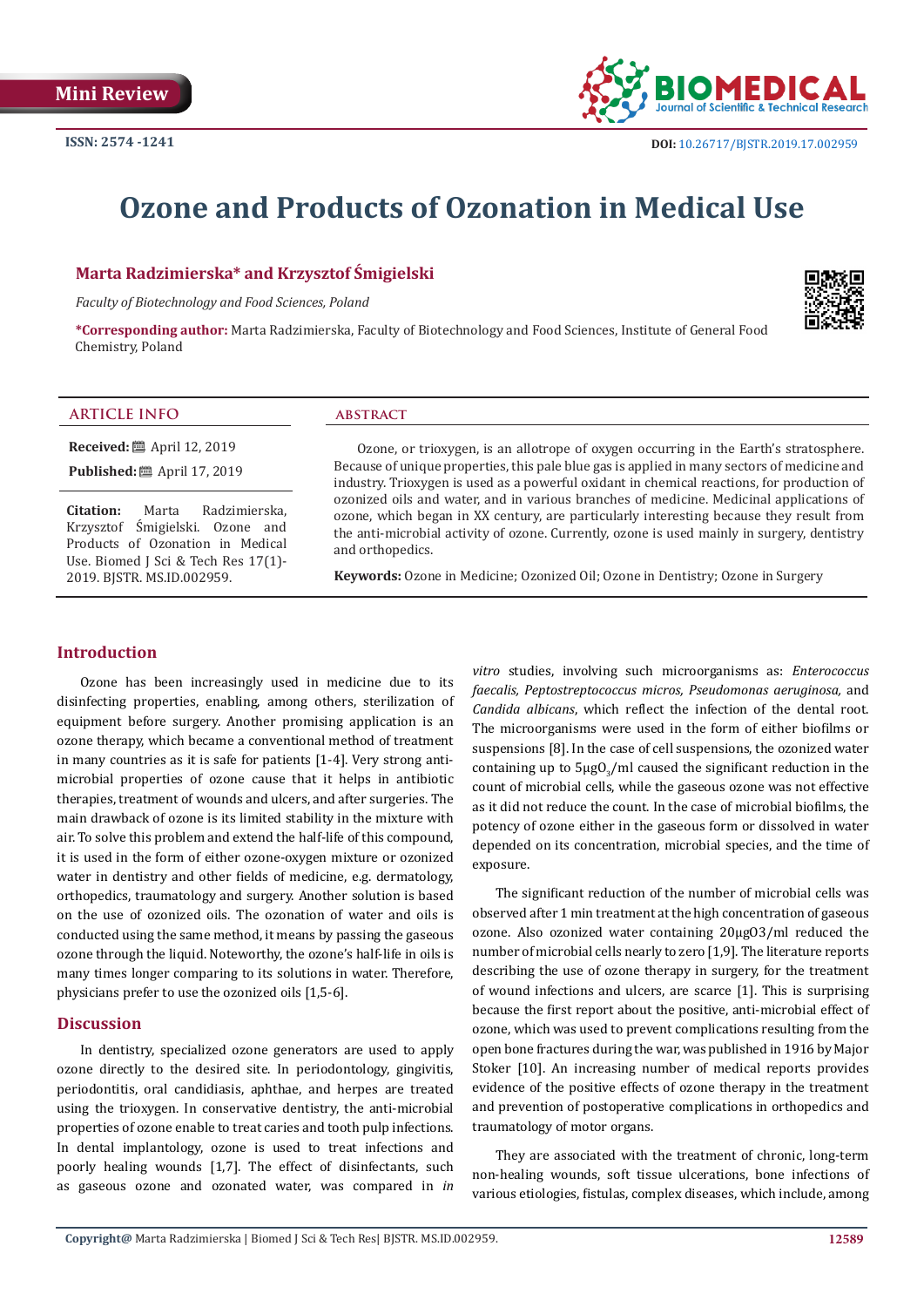others, diabetic foot syndrome or trophic foot ulcers, ischemic post-traumatic states with soft tissue injuries. In addition, the use of ozone proves to be very effective in the prevention of nosocomial infections after reconstructive orthopedic surgery, soft tissue and skin defects (significantly facilitates the preparation of the graft base) or treatment of infected post-traumatic wounds, especially in the case of open fractures. Peritonitis and purulent pelvic inflammations have also been treated with ozone therapy. Ozonized liquids, such as water or oil, are already used externally and their effectiveness is very high. These formulations are particularly wellsuited for the treatment of leg ulcers related to post-thrombotic syndromes. Not only wound healing is much faster when supported by the ozone therapy, but also purulent exudates from wounds are reduced, which significantly increases the comfort of the patient [1,6,11-18]. Research conducted by Białoszewski and others [12] demonstrated the effectiveness of ozone therapy as a method of combined treatment in patients after trauma and musculoskeletal disorders. The combined therapy is based on the traditional treatment supported by ozone therapy. Due to the increasingly popular antibiotic therapy and rapidly increasing drug resistance of microorganisms, it is necessary to find new methods enabling inactivation of microbes. Ozone, in appropriate concentrations, becomes the answer to the problem of bacterial resistance. So far, the vast majority of microorganisms do not show ozone resistance. The results of research carried out by Białoszewski and others are very promising as the ozone therapy significantly reduced the time of hospitalization, the use of antibiotics, and the number of purulent complications. According to physicians, the use of drainage with ozone guarantees more effective inactivation of microorganisms comparing to commercially available antibiotics, is much cheaper and should be used as a conventional treatment method. Noteworthy, even in the case of secondary bone infections, the combined treatment including the ozone therapy brings about satisfactory results [12]. In dermatology and aesthetic medicine, ozone is a perfect tool against skin eczema, acne, lichen or cutaneous mycosis. Skin after burn also regenerates much faster when treated with preparations containing ozone [6,19-20].

Studies on application of ozone therapy against vaginal mucosal infections in gynecology have been scarce despite few deaths caused by, among others, the toxic shock syndrome (TSS) resulting from the inappropriate use of tampons by women. Besides, many women suffer from the fungal, viral, and bacterial infections caused by such pathogens as *Neisseria gonorrhoeae, Trichomonas vaginalis, Candida albicans, Chlamidia trachomatis*, and *Herpes virus* type-II (HV-II), HIV and HPV. These microorganisms, among others, increase the risk of cervical cancer, which is becoming an often-encountered cancer among women. Unfortunately, a typical treatment, which includes antibiotic therapy, is expensive, has many side effects, and what's more, does not cause the desired effects when the microbial strain develops resistance to a given medicine. The use of ozone therapy in the treatment is still at the stage of research. Ozone therapy proved to be excellent in the case of elimination of recurring infections caused by the HV-II virus. The overnight application of either ozonized water or oils caused the desired effects in combating vaginal infections while the prolonged use enabled to eliminate all gynecological problems

because of elimination of the pathogenic microflora from the reproductive system. In addition, none of the above-mentioned pathogenic microorganisms showed the ozone resistance. Also the creams containing ozone oils can bring about the desired effects in combating intimate infections, accelerate micro-circulation, reduce swelling, minimize pruritus and bring relief when used 3-4 times a day [6,21-23].

#### **Conclusion**

Despite many concerns about possible undesired carcinogenic or toxic effect of ozone therapy, the literature reports provide evidence that treatments carried out at appropriate ozone concentrations and appropriate exposure time, have positive therapeutic effects and support other therapies. Furthermore, microbes do not show any resistance to ozone [5]. Its greatest advantages include, first of all, the wide spectrum of antimicrobial activity as it kills bacteria, fungi and viruses. In addition, it improves the tissue oxygenation by stimulating the metabolism of erythrocytes, increasing oxygen transport by hemoglobin, improving the transmembrane oxygen flow, and reducing platelet aggregation. This in turn activates the immune system of organism, which enhances the immunity, both general and local, and helps to achieve the oxidative balance [1,5,12,19].

#### **References**

- 1. Biał[oszewski D, Bocian E, Tyski S \(2012\)](http://www.pm.microbiology.pl/web/archiwum/vol5132012177.pdf) [Ozonoterapia oraz zastosowanie ozonu](http://www.pm.microbiology.pl/web/archiwum/vol5132012177.pdf) [w dezynfekcji. Postępy Mikrobiologii 51\(3\): 177-184.](http://www.pm.microbiology.pl/web/archiwum/vol5132012177.pdf)
- 2. Antoszewski Z, Skowron J, Wachowski J, Urbańczyk L, Kulej J (2000) Krótka historia zastosowania ozonoterapii w polskiej medycynie oraz techniki stosowania ozonu u chorych poparzonych. Medycyna 23-24.
- 3. [Bocci V \(2006\) Is it true that ozon is always toxic? The end of a dogma.](https://www.ncbi.nlm.nih.gov/pubmed/16890971) [Toxicol Appl Pharmacol 216: 493-504.](https://www.ncbi.nlm.nih.gov/pubmed/16890971)
- 4. [Ikonomidis S, Tsaousis P, Fyntanis A, Iliakis EM \(2005\) New data](https://www.researchgate.net/publication/298685377_New_data_regarding_the_use_of_oxidative_stress_Ozone_therapy_in_the_former_Soviet_Union_countries) [regarding the use of ozone therapy in the former Soviet Union countries.](https://www.researchgate.net/publication/298685377_New_data_regarding_the_use_of_oxidative_stress_Ozone_therapy_in_the_former_Soviet_Union_countries) [Rivista Italiana di Ossigeno- Ozonoterapia 4: 40-43.](https://www.researchgate.net/publication/298685377_New_data_regarding_the_use_of_oxidative_stress_Ozone_therapy_in_the_former_Soviet_Union_countries)
- 5. [Valacchi G, Fortino V, Bocci V \(2005\) The dual action of ozone on the](https://www.ncbi.nlm.nih.gov/pubmed/16307642) [skin. BJD 153 \(6\): 1096-1100.](https://www.ncbi.nlm.nih.gov/pubmed/16307642)
- 6. [Travagli V, Zanardi I, Valacchi G, Bocci V \(2010\)](https://www.hindawi.com/journals/mi/2010/610418/) [Ozone and ozonated oils in skin diseases:](https://www.hindawi.com/journals/mi/2010/610418/) [a review. Mediat Inflam: 610418.](https://www.hindawi.com/journals/mi/2010/610418/)
- 7. [Iwanek P \(2007\) Biologiczne podstawy działania ozonu na flor](https://equadent.pl/pdf_eq/Ozonymed_Badania_Suplement_1.pdf)ę jamy [ustnej. Annales Academiae Medicae Stetinensis 53 \(4\): 41-44.](https://equadent.pl/pdf_eq/Ozonymed_Badania_Suplement_1.pdf)
- 8. [Huth KC, Quirling M, Maier S, Kamereck K, Alkhayer M, et al. \(2009\)](https://www.ncbi.nlm.nih.gov/pubmed/19125975) [Efectiveness of ozone against endontopathogenic microorganisms in a](https://www.ncbi.nlm.nih.gov/pubmed/19125975) [root canal biofilm model.](https://www.ncbi.nlm.nih.gov/pubmed/19125975) Int Endod J 42: 3-13.
- 9. [Bocci V \(1999\) Biological and clinical effects of ozone. Has ozone therapy](https://www.ncbi.nlm.nih.gov/pubmed/10795372) a future in medicine? [Br J Biomed Sci 56\(4\): 270-279.](https://www.ncbi.nlm.nih.gov/pubmed/10795372)
- 10. [Stoker G \(1916\) The surgical uses of ozone](https://www.thelancet.com/journals/lancet/article/PIIS0140-6736(01)31717-8/fulltext)*.* Lancet II (21): 712.
- 11. Biał[oszewski D,Bocian E, Bukowska B, Czajkowska M, Sokół Leszczyńska](https://www.ncbi.nlm.nih.gov/pubmed/20802424) [B, et al. \(2010\) Antimicrobial activity of ozonated water.](https://www.ncbi.nlm.nih.gov/pubmed/20802424) Med Sci Monitor [16\(9\): 71-75.](https://www.ncbi.nlm.nih.gov/pubmed/20802424)
- 12. Biał[oszewski D, Kowalewski M \(2001\) Przydatno](http://ozonella.pl/wp-content/uploads/2015/02/Dr-Bia%C5%82oszewski_ozonoterapia-przydatnosc.pdf)ść miejscowych, głę[bokich insuflacji mieszaniną ozonowo- tlenow](http://ozonella.pl/wp-content/uploads/2015/02/Dr-Bia%C5%82oszewski_ozonoterapia-przydatnosc.pdf)ą w profilaktyce i leczeniu zakażeń w obrębie narządó[w ruchu. Ortop Traum Rehab 3\(4\):](http://ozonella.pl/wp-content/uploads/2015/02/Dr-Bia%C5%82oszewski_ozonoterapia-przydatnosc.pdf) [552-556.](http://ozonella.pl/wp-content/uploads/2015/02/Dr-Bia%C5%82oszewski_ozonoterapia-przydatnosc.pdf)
- 13. [Bialoszewski D, Nowak P, Michalski P \(2000\) Przydatno](http://www.centrumleczeniaran.pl/wp-content/uploads/2015/07/Dr-Bia%C5%82oszewski_ozonoterapia.pdf)ść terapii ozonem w leczeniu przewlekł[ych i pourazowych patologii w obr](http://www.centrumleczeniaran.pl/wp-content/uploads/2015/07/Dr-Bia%C5%82oszewski_ozonoterapia.pdf)ębie narządó[w ruchu. Ortop Traum Rehab 4: 47-49.](http://www.centrumleczeniaran.pl/wp-content/uploads/2015/07/Dr-Bia%C5%82oszewski_ozonoterapia.pdf)